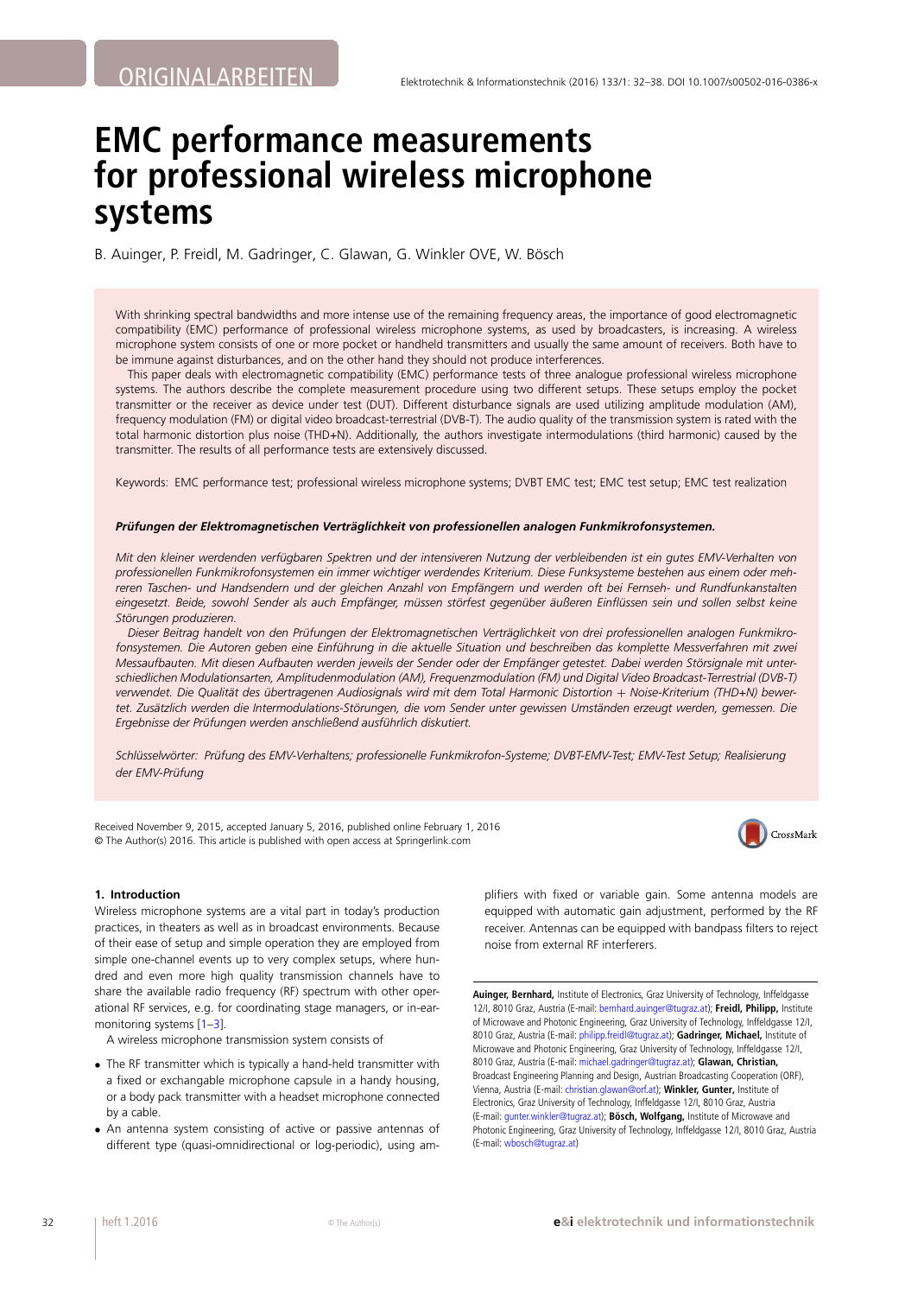- Connections between the antenna(s) and the transmitting or receiving device using coaxial cables with a typical impedance of 50 Ω. If more receiver units are in use, an antenna signal distribution system using active or passive combiners can be employed.
- The RF receiver, which often is a stationary, rack mount unit. The received audio signal is typically transferred to the sound mixer by symmetric cables in an analog or digital domain.

The requirements for the high quality transmission systems are

- Broadcast sound quality, i.e. an audio signal frequency range of at least 15 kHz at typically smaller than 1 % total harmonic distortion (THD) and a signal-to-noise-ratio (SNR) of 96 dB or more.
- Low latency time with a maximum of 4 ms between an acoustic event captured by the microphone and the electrical representation thereof at the receiver. For in ear monitoring low latency is vital, otherwise the artist would be irritated by flanging and phasing effects.
- High robustness in the whole RF coverage field against interferences.
- High spectral efficiency for the ever-growing amount of channels needed.
- Small size and light-weight transmitters, long battery life with a minimum of 6 hours.
- The regulation requires 50 mW maximum effective radiated power (ERP) and a maximal allocated bandwidth of 200 kHz in the ultra high frequency (UHF) range [\[4\]](#page-5-2).

Currently available high-end wireless microphone systems are using the spectrum between 470 MHz and 790 MHz. The microphone systems are secondary service in this frequency spectrum range, in comparison to the primary service digital video broadcastterrestrial (DVB-T). They are using either analog frequency modulation (FM) or digital modulation principles. The FM employs typically ±50 kHz nominal deviation and vendor-specific compander systems to achieve the required audio performance. The digital modulation principles are also vendor specific.

With the socalled "Digital Dividend I", the regulation authorities have rededicated the frequency range between 800 MHz and 900 MHz from broadcast applications to long term evolution (LTE) applications [[5](#page-5-3)]. This means that all the existing DVB-T transmitters were relocated into the spectrum below 800 MHz, which is now missing for wireless microphone applications.

Local Broadcasters expect that also in Austria the "Digital Dividend II" will force them to even give up the UHF spectrum between 700 MHz and 800 MHz [[6](#page-5-4)].

A thought for solving these issues is moving complex wireless microphone applications to alternative frequency ranges like to the lower very high frequency (VHF) range or frequencies above 1 GHz. Unfortunately, this scenario is not feasible with adequate expenditure. In the first case, moving to the VHF range, antenna lengths have to increase to keep the performance. Besides that, there is lot of man-made RF noise in this frequency range. In the second case, going above 1 GHz, wireless point to point transmissions become more dependent on the line of sight (LOS) connection and the RF absorption of the moving human body is a true challenge. If multi-path scenario processing is taken into account, battery life is decreased due to an increase of energy consumption of the transmitter.

In typical setups, "true diversity" receivers with two receive (RX) antennas are employed [\[7,](#page-5-5) [8](#page-5-6)]. Depending on the production environment, the placement of them for achieving optimum RF performance within the RF coverage field without disturbing the artistic vision of the production director can be demanding. Switching to higher frequencies would require to set up complex antenna arrays, which is not practicable in daily business.

Since there are a few vendors that provide FM systems and also digital transmission line systems for the professional market, the Austrian Broadcasting Corporation (ORF) decided to call for a tender process, in which various systems shall be evaluated concerning usability, RF behavior as well as obtained audio performance.

This paper presents the investigations of the RF behavior which is performed in partnership with the Institute of Electronics, the Institute of Microwave and Photonic Engineering, Graz University of Technology and the Austrian Broadcasting Corporation (ORF). The tests were developed under practical considerations, scientific reproducibility of all measurements is maintained.

# **2. Definition of measurement goals**

With the digital spectrums becoming tighter with "Digital Dividend I" and "Digital Dividend II", the robustness against external interferers as well as lowest possible generation of disturbances by the devices itself is demanded. To reach feasable measurement time, the authors distilled the following tests to verify, if the upper requirements are met by the tested devices. All tests are done in an RF anechoic chamber. This chamber contains a turntable and two movable horn antennas. The test setups and procedures are deducted of [\[9,](#page-5-7) [10\]](#page-5-8), they use a sine signal of 1 kHz as audio test signal for the sake of setup simplicity. They include:

- (1) Verification of the influence on the pocket transmitter by an amplitude modulated (AM) RF disturbance signal with 80 % modulation depth. The modulation signal is a sine with a frequency of 1.4 kHz. The RF signal has an E-field strength of 3 V/m and will interfere on the device under test (DUT) in 5 positions and with vertical and horizontal polarization. The pocket transmitter transmits a 1 kHz test-signal provided by the audio analyzer with an amplitude of 10 mV RMS. The quality of the audio signal provided by the receiver output is rated with total harmonic distortion  $+$  noise (THD+N), again by the audio analyzer.
- (2) Verification of the influence on a pocket transmitter by an RF signal with DVB-T modulation, vertical and horizontal polarization. The audio quality will be rated by the THD+N of the signal at the receiver. The signal at the transmitter is a sine wave with a frequency of 1 kHz and an amplitude of 10 mV RMS. The edges of the spectrum of the DVB-T signal are placed 600 kHz below and above the TX frequency of the pocket transmitter. Additionally, the DVB-T signal is also directly placed on the TX-frequency (in-band disturber). The disturbance signal has an E-field strength of 3 V/m, the authors perform the tests in five positions.
- (3) We measure the intermodulations of the pocket transmitter, when it is disturbed with an AM-modulated carrier (1.4 kHz, 80 % modulation depth). The disturber occurs in the frequency range between 530 MHz and 560 MHz. The authors measure the ratio of the of transmit power of the pocket transmitter in comparison to the third order intermodulation products. The measurement is done in 5 positions and with horizontal and vertical polarization of the disturbance signal.
- (4) We investigate the susceptibility performance of the receiver with a disturbance signal using AM modulated signal with 80 % modulation depth, modulation signal is a sine with frequency is 1.4 kHz, the E-field strength at the DUT is 3 V/m and vertical and horizontal polarization. Again, the THD+N is measured with the audio analyzer. The analyzer generates an audio test signal with 10 mV RMS amplitude and a frequency of 1 kHz. We executed the measurements in five positions.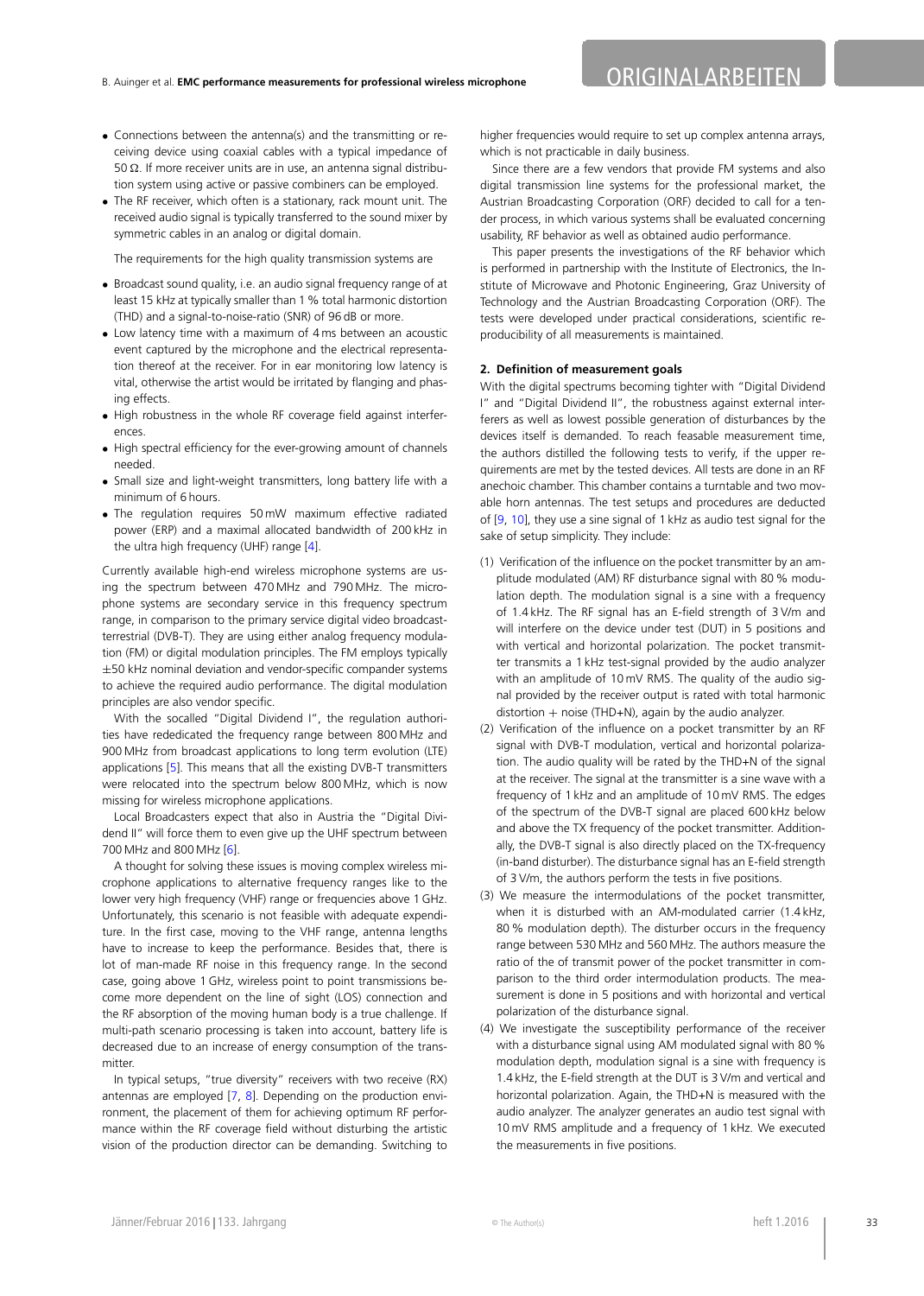

<span id="page-2-0"></span>**Fig. 1. Measurement setup with the handheld transmitter as DUT including receive path for intermodulation distortion measurements**

Generally, the pocket transmitter is operating at a transmit frequency 544.4 MHz. The mentioned five positions are

$$
\{\varPhi,\varTheta\}\in\left\{0^\circ,0^\circ\right\},\left\{0^\circ,90^\circ\right\},\left\{90^\circ,90^\circ\right\},\left\{180^\circ,90^\circ\right\},\left\{270^\circ,90^\circ\right\} \tag{1}
$$

in a spherical coordinate system, where *Θ* is the zenith angle and *Φ* is the azimuth angle. The north pole is at  $\Phi = 0^\circ$ ,  $\Theta = 0^\circ$ .

# **3. Measurement setup**

For the electromagnetic compatibility (EMC) performance tests of the pocket transmitter the setup depicted in Fig. [1](#page-2-0) is used. The authors do the EMC tests of the receiver with the setup in Fig. [2.](#page-3-0) Both setups are extensively discussed in the this section.

The setup in Fig. [1](#page-2-0) uses the pocket transmitter as device under test. The disturbance signal is generated with the "disturbance signal generation block". The 6 dB attenuators minimize the influence of the amplifier input impedance on the signal generators. The disturbance signal is amplified and radiated by the test antenna. The polarizations can be switched with RF relays. The disturbance E-field impinging on the DUT and its cables can cause malfunction of the device.

The pocket transmitter is placed on the turn-table in the middle of the quiet zone. The quiet zone is a certain volume in the anechoic chamber, where the still existing reflections are below a defined level. The receive antennas are placed close to the corners of the anechoic chamber, they are outside the disturbance signal influence. The antennas are connected to the receiver using attenuators of 20 dB. The receiver is located outside the anechoic chamber. The attenuators allow the transmission system to work without overload of the RF frontend of the receiver.

We use log-periodic antennas for all tests with the pocket transmitters, and rod antennas for the receiver tests. The test antennal can be turned in the *Θ* (zenith) plane and the table can be turned in the *Φ* (azimuth) plane.

The audio analyzer generates the audio test tone, which is a sine wave with a frequency of 1 kHz and an amplitude of 10 mV RMS. This signal is fed to the pocket transmitter over a coaxial cable with ferrites. These ferrites minimize the influence of the cable on the DUT. A rotary joint in the table conducts the signal to a cable that simulates the microphone cable between the microphone capsule and the transmitter. This cable is part of the DUT, as it acts as a parasitic antenna. The audio analyzer determines the THD+N of the audio signal delivered the receiver output. The pocket transmitters and the receiver settings are set to reach an audio level of 0.556 V RMS. This guarantees equal conditions for all DUTs.

In case of intermodulation distortion measurements are executed, the second test antenna receives the transmitted signal and the intermodulations produced by the transmitter. The polarizations of the receiving test antenna can be horizontal and vertical.

The setup in Fig. [2](#page-3-0) works the same way as the setup in Fig. [1,](#page-2-0) only transmitter and receiver are exchanged. As we don't execute investigations with intermodulation with the receivers, the second test antenna for reception is not used in this case.

We investigate two frequency ranges, a coarse one from 400 MHz to 4 GHz with logarithmic stepping of 1 % and a fine one around the TX frequency of 544.4 MHz from 530 MHz 560 MHz with linear steps of 100 kHz.

The employed audio analyzer is the Rohde & Schwarz UPL. It calculates the total harmonic distortion  $+$  noise in the following way,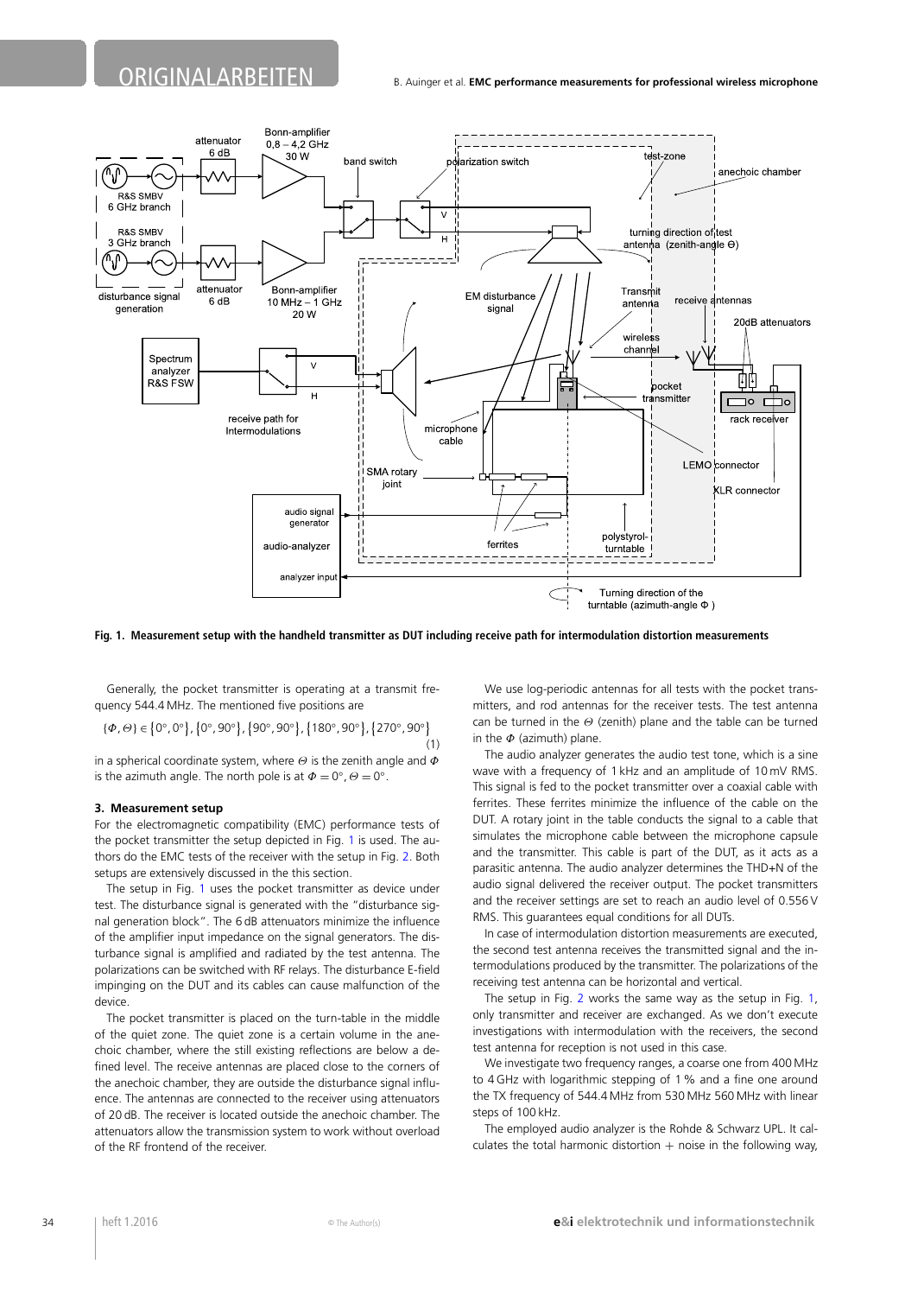

# <span id="page-3-0"></span>**Fig. 2. Measurement setup with the receiver as DUT**

where  $U_d$  are the voltage levels of the harmonics of the sine audio test signal [\[11](#page-5-9)]:

$$
\text{THD} + \text{N} \left[ \text{in } \% \right] = \frac{\sqrt{U_{d2}^2 + U_{d3}^2 + \dots + U_{\text{noise}}^2}}{\text{total RMS value of the audio signal}} \tag{2}
$$

# **4. Measurement results**

A important learned lesson from the practical tests is that the THD+N is increasing very fast to an unacceptable value, as the disturbance signal power grows by e.g. 1 dB. An audio signal with a THDN  $=$  5 % is useless in the same way as if the connection is completely disrupted (\*CD), both signals are unacceptable.

The influence of the *AM modulated disturbance signal on the pocket transmitters* is depicted in Fig. [3](#page-3-1) for the coarse frequency grid (400 MHz to 4 GHz in logarithmic stepping of 1 %) and for the fine frequency grid (530 MHz to 560 MHz) in Fig. [4.](#page-4-0) All three systems have different standard THD+N values, System A is around 0.23 %, System B is around 0.12 % and System C is around 0.14 %. All of them are well below the limit of 1 %, so they all fulfill the specification in the undisturbed as in the disturbed case.

System A does not show any influence, whether in fine nor in coarse frequency grid. System B show sensibilities in both grids, but still below the limit. System C exhibits rises of the THD+N, but not exceeding 0.2 %.

Figure [5](#page-4-1) show the *IMD related to the TX carrier power* in [dBc] for *50 mW* transmit power. System A has a quite stable IMD around −38 dBc, while system C has the highest IMD around −35 dBc. System B has the lowest IMD of all, below the TX frequency of 544.4 MHz it is around −40 dB and above the lower value of −50 dBc.



<span id="page-3-1"></span>**Fig. 3. Maximum THD+N versus frequency employing an AM interferer with the coarse frequency grid (DUT: pocket transmitter)**

The *IMD*s of the pocket transmitters at the *lower transmit power of 10 mW* is depicted in Fig. [6](#page-4-2). System A has the best performance with an IMD around −45 dBc, while system B is around −30 dBc below the TX frequency and around the lower value of −35 dBc above the TX frequency. System C offers two modes, Mode 1 is around −33 dBc and Mode 2 is around the lower value of −38 dBc. In both modes the IMD stays on the same levels on both sides of the TX frequency.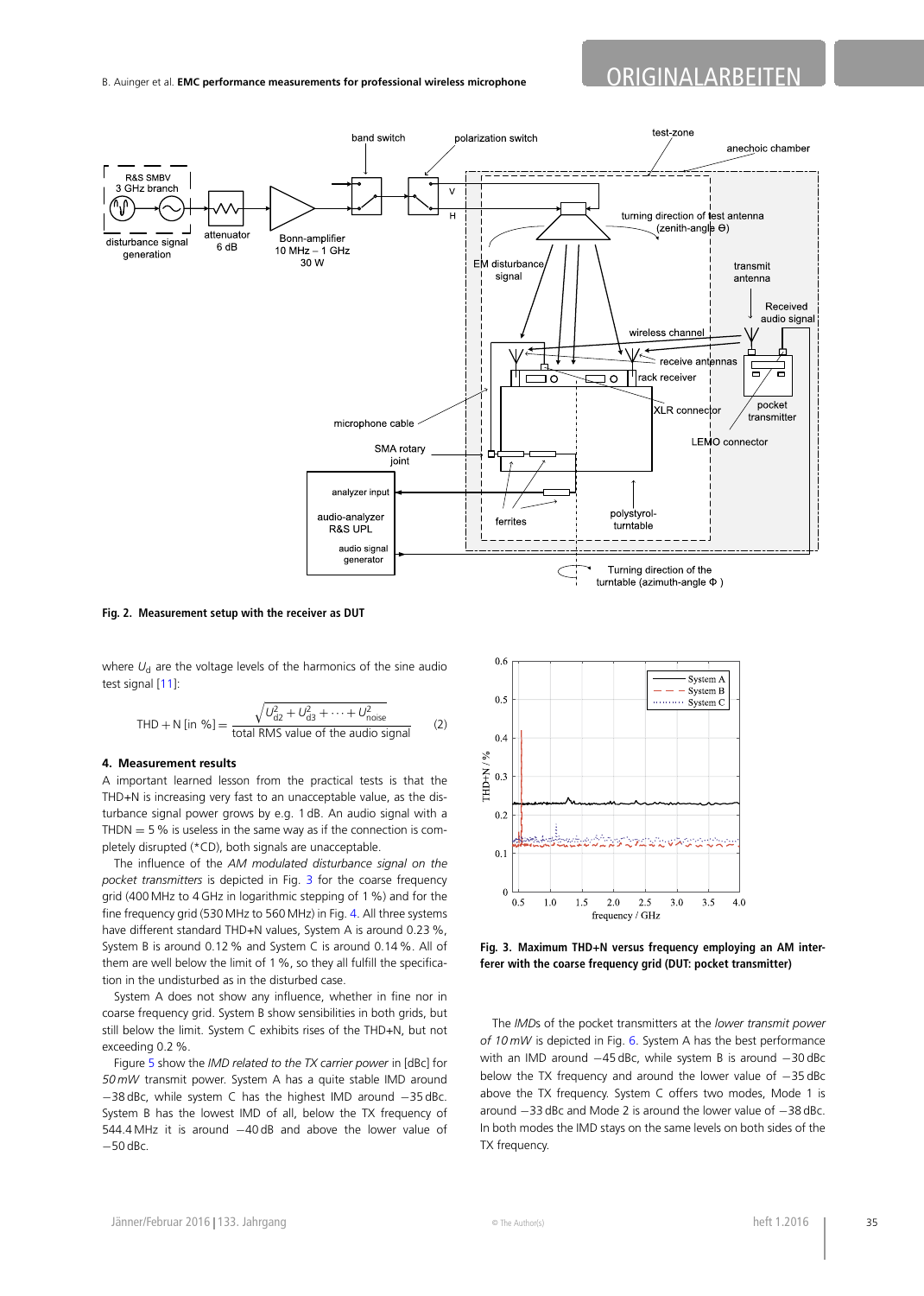

<span id="page-4-0"></span>**Fig. 4. Maximum THD+N versus frequency employing an AM interferer with the fine frequency grid (DUT: pocket transmitter)**



<span id="page-4-1"></span>**Fig. 5. Intermodulation distortion (IMD) related to the carrier versus frequency employing an AM interferer with the fine frequency grid for TX power of 50 mW**



<span id="page-4-2"></span>**Fig. 6. Intermodulation distortion (IMD) related to the carrier versus frequency employing an AM interferer with the fine frequency grid for TX power of 10 mW**



<span id="page-4-3"></span>**Fig. 7. Maximum THD+N versus frequency employing an AM interferer with the coarse frequency grid (DUT: receiver)**



<span id="page-4-4"></span>**Fig. 8. Maximum THD+N versus frequency employing an AM interferer with the fine frequency grid (DUT: receiver)**

The *disturbance test of the receiver units* is interesting, as they have proven to be more sensible than the transmitters. The disturbance signal is AM modulated, the field strength is 3 V/m. Both are tested in fine and coarse frequency grid. Figure [7](#page-4-3) shows the THD+N versus the coarse frequency grid. System A is exceeding the THD+N limit of 1 % in the TX frequency region of 544.4 MHz and has smaller peak around 1.7 GHz. System B has an unacceptable high THD+N peak of 1.7 % around 558 MHz. System C has a small peak of 0.6 % around 900 MHz.

Figures [8](#page-4-4) and [9](#page-5-10) show the *THD+N versus the fine frequency grid for the receiver tests* with the small step size. They contain the same data but use different scaling on the y-axis to show the behavior in lower THD+N regions better. These pictures reveal strong weaknesses for system B with a THD+N of 29 % close to the TX frequency and for system A with a THD+N of 70 % at approximately 559 MHz. System C has small THD+N peak at 0.6 % at a frequency of 537 MHz.

The immunity measurement results of the *pocket transmitter when it is disturbed with a DVB-T signal*, are depicted in Table [1](#page-5-11).

System A is always below a THD+N of 0.93 %, while system B has the best performance, because it is always below 0.36 %. Sys-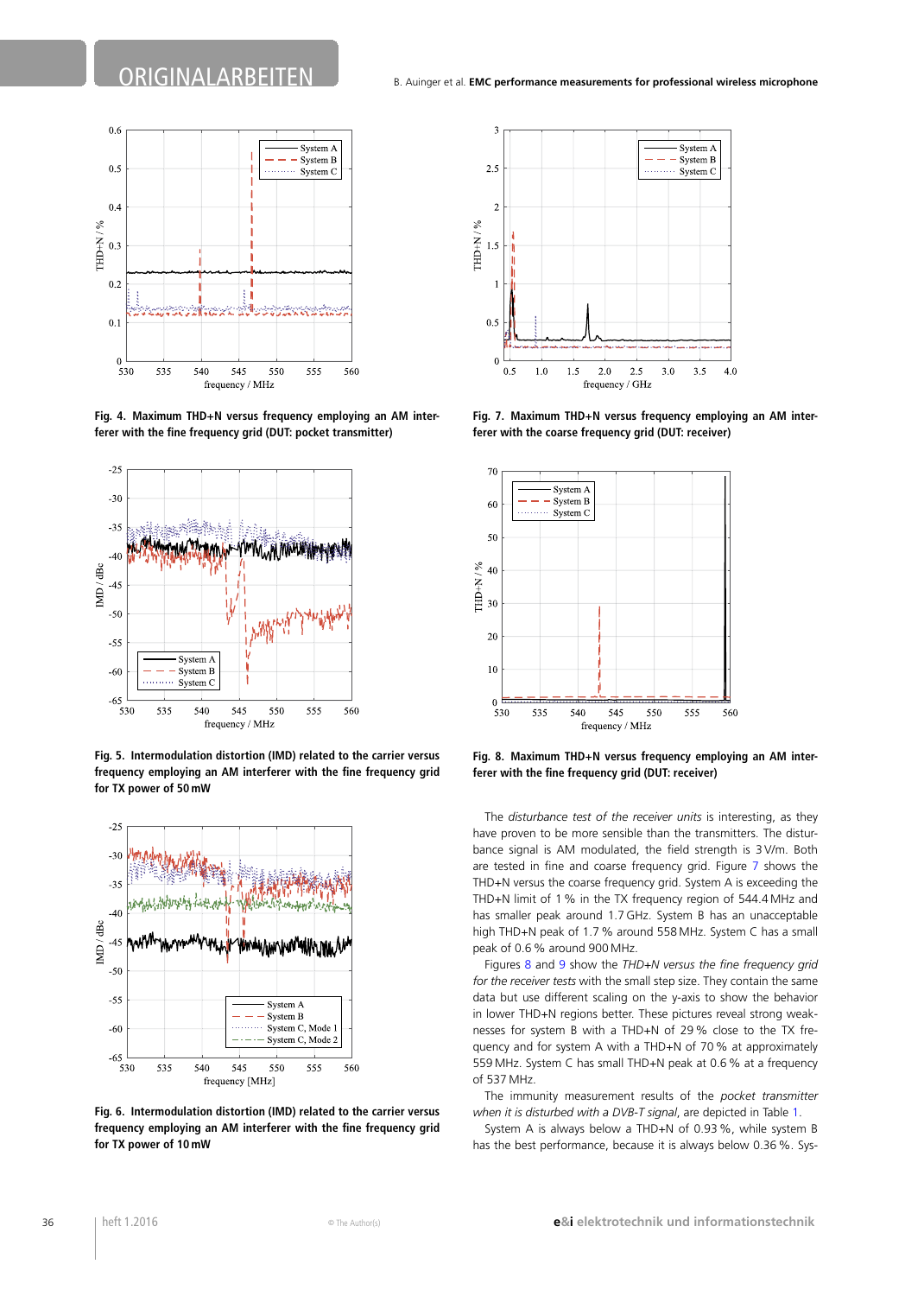

<span id="page-5-11"></span><span id="page-5-10"></span>**Fig. 9. Maximum THD+N versus frequency employing an AM interferer with the fine frequency grid as in Fig. [8;](#page-4-4)** *y***-axis resolution changed for better readability (DUT: receiver)**

<span id="page-5-12"></span>**Table 1. THD+N at tests using DVB-T disturbance signals**

| Offset to TX carrier | $-600$ kHz<br>THDN(%) | $0$ kHz<br>THDN(%) | $+600$ kHz<br>THDN $(% )$ |
|----------------------|-----------------------|--------------------|---------------------------|
| System A             | 0.24                  | 0.93               | 0.23                      |
| System B             | 0.12                  | 0.36               | 0.12                      |
| System C             | 23.51                 | CD <sup>a</sup>    | 0.27                      |

<span id="page-5-15"></span> $a^6$ Connection disrupted (CD): means that no THD+N value can be measured as there is no link between the transmitter and the receiver

**Table 2. THD+N and generator power level at the " 'Brute Force" ' tests**

<span id="page-5-14"></span><span id="page-5-13"></span>

|                       | System and mode | AM              | FM              | <b>DVBT</b>    |
|-----------------------|-----------------|-----------------|-----------------|----------------|
| THDN $(% )$           | System A        | CD <sup>d</sup> | CD <sup>d</sup> | rna            |
| Generator-level (dBm) |                 | $-15$           | $-23$           |                |
| $THD+N(%)$            | System B        | 10              | 10              | $-0.5$         |
| Generator-level (dBm) |                 | $-15$           | $-104$          | 5 <sup>b</sup> |
| THD+N $(%)$           | System C        | 20              | 30              | 10             |
| Generator-level (dBm) |                 | $-21$           | $-18$           | 3 77           |

aConnection disrupted (CD): means that no THD+N value can be measured as there is no link between the transmitter and the receiver

bRemark: at DVB-T tests a THD+N of 10 % could not be reached with the available amplifier powers, as the system was very immune to disturbances

tem C exhibits the weakest performance, because directly at the TX frequency, the connection is disrupted (CD).

The immunity measurement results of the pocket transmitter when it is disturbed inside the used transmit band (*"Brute Force" test*) with a disturbance signals using different modulations are depicted in Table [2](#page-5-15). The disturber power is risen until a transmission system fails. They start to fail within small amounts of transmit power, like 0.5 dBm. Some systems immediately have disrupted connections, others have a very high THD+N. For practical usage, all these cases have the same effect, the audio signal is no longer usable and can be rated as fail.

As a simplification for the measurement, only the signal generator power levels are depicted in Table [2.](#page-5-15) Nevertheless, still a good comparability between the systems is given.

In the "brute force tests" shown in Table [2](#page-5-15), the system A is weaker than all others with the FM disturber, as it stops the connection at lower power levels than the other systems. System C is weaker than the other systems when AM disturbers are employed.

All systems are quite robust against disturbances with DVB-T modulations, system B was the most robust as a THD+N value of 10 % could not even be reached with the available power amplifiers. In general, system B is the most robust of all systems in the "brute force" tests.

# **5. Conclusion**

This paper reveals the strategy for electromagnetic compatibility (EMC) performance tests for professional wireless microphone systems. The authors describe the current situation of shrinking available spectrum size. Therefore it is crucial that the transmission systems are immune against disturbances and don't produce interferences influencing other systems.

The tests focus on certain scenarios, to get the maximum information on the systems in a limited time frame. We describe all tests in detail, with the used setups and disturbance signals. We discuss the results of three different analog transmission systems with their upsides and downsides. The procedures presented in this paper enable the reader to design a test system for a similar purpose and execute the EMC performance tests.

The results show that the different systems have different strong and weak sides. So the transmission system user has to choose different systems in differing disturbance scenarios.

# **Acknowledgement**

The authors would like to thank the Austrian Broadcasting Corporation (ORF) for the support. Also we owe our gratitude to Dominik Amschl for practical measurement support.

<span id="page-5-1"></span><span id="page-5-0"></span>**Open Access** This article is distributed under the terms of the Creative Commons Attribution 4.0 International License (http://creativecommons.org/ licenses/by/4.0/), which permits unrestricted use, distribution, and reproduction in any medium, provided you give appropriate credit to the original author(s) and the source, provide a link to the Creative Commons license, and indicate if changes were made.

# <span id="page-5-5"></span><span id="page-5-4"></span><span id="page-5-3"></span><span id="page-5-2"></span>**References**

- 1. Sennheiser (2013): Sennheiser beim Eurovision Song Contest 2013 in Malmoe. Press release.
- <span id="page-5-7"></span><span id="page-5-6"></span>2. Sennheiser (2015): ORF setzt für den Eurovision Song Contest auf Sennheiser. Press release.
- 3. AKG (2015): Life ball Vienna 2015 powered by AKG. Press release
- 4. Bundesministerium für Verkehr, Innovation und Technologie (1999): Funk-Schnittstellenbeschreibung, Ton- und Bildübertragung. Vienna.
- 5. Wikipedia (2015): Digitale dividende, [https://de.wikipedia.org/wiki/Digitale\\_Dividende](https://de.wikipedia.org/wiki/Digitale_Dividende).
- <span id="page-5-8"></span>6. Wikipedia (2015): Digitale dividende II, [https://de.wikipedia.org/wiki/Digitale\\_](https://de.wikipedia.org/wiki/Digitale_Dividende_II) [Dividende\\_II.](https://de.wikipedia.org/wiki/Digitale_Dividende_II)
- 7. Sigismondi, G., Tapia, C. (2008): Wireless systems guide—antenna setup. Shure Educational Publication.
- <span id="page-5-9"></span>8. Audio-Technica (2003): 4000 & 5000 series, professional UHF wireless systems, installation and operation.
- 9. Harmonized European Standard, ETSI EN 301 489-1 V1.9.2 (2011): Electromagnetic compatibility and radio spectrum matters (ERM); electromagnetic compatibility (EMC) standard for radio equipment and services; part 1: common technical requirements, 2011-09.
- 10. Harmonized European Standard, ETSI EN 301 489-9 V1.4.1 (2007): Electromagnetic compatibility and radio spectrum matters (ERM); electromagnetic compatibility (EMC) standard for radio equipment and services; part 9: specific conditions for wireless microphones, similar Radio Frequency (RF) audio link equipment, cordless audio and in-ear monitoring devices, 2007-07.
- 11. Rohde & Schwarz (2002): Audio Analyzer UPL/UPL16/UPL66, Betriebshandbuch. Munich.